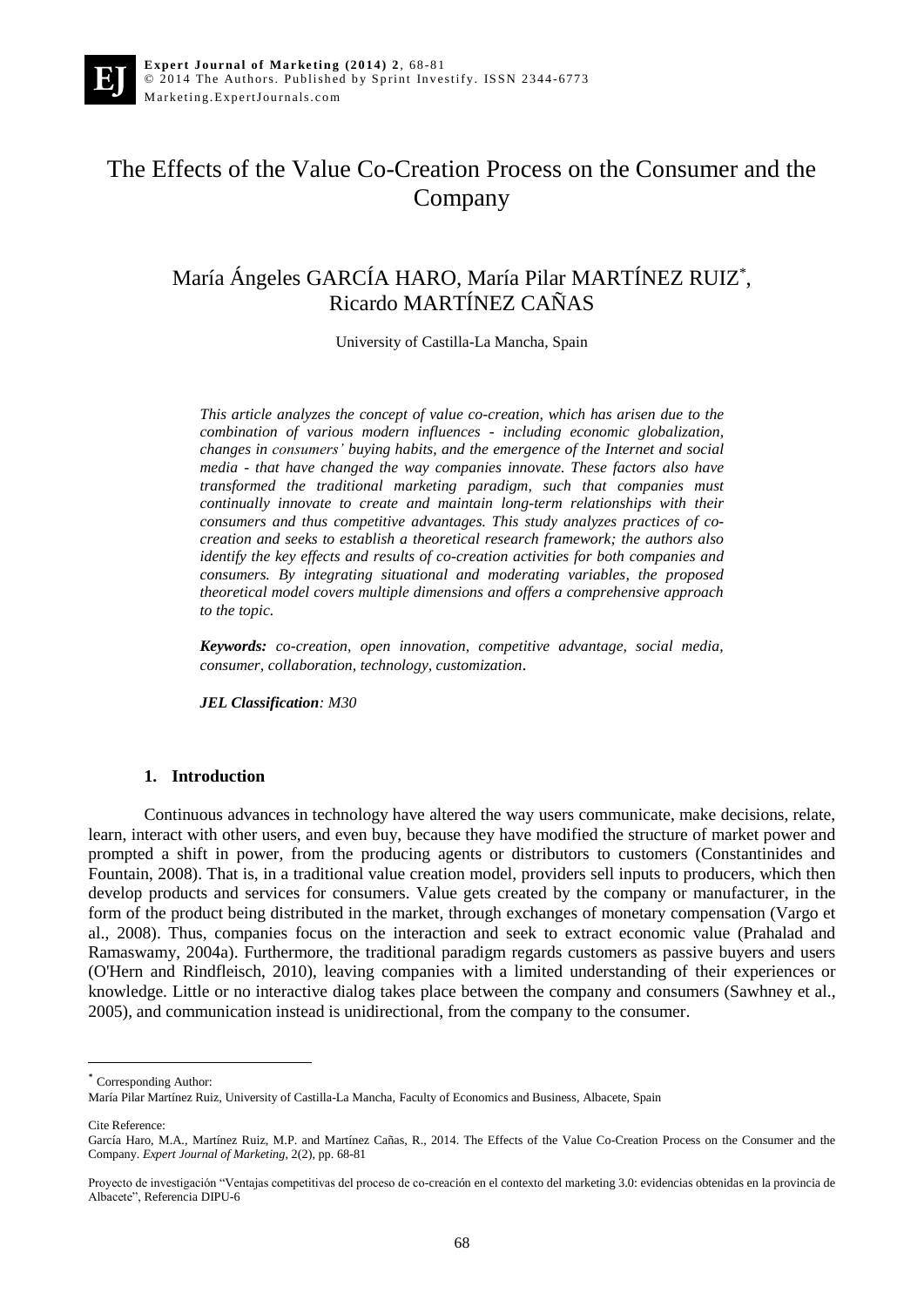In contrast, continuous advances in technology, linked to globalization, changes in buying habits, and consumers' revised behaviors, have made it more difficult for firms to differentiate themselves from competitors in saturated markets. This new economic and social framework demands a rethinking of the role of marketing in value creation process (Kotler et al., 2010). As a result of this paradigm shift, companies must stop focusing solely on increasing their internal efficiency and instead seek to develop external resources in their search for value co-creation with consumers (Prahalad and Ramaswamy, 2004a). In the resulting personalized interactions, the roles of the company and the consumer converge (see Figure 1); both actors become competitors and collaborators simultaneously—partners in the creation of value and competitors for the removal of economic value (Prahalad and Ramaswamy, 2004b).



**The market is integral to the value creation process**

*Figure 1. The Emerging Concept of the Market Source: Prahalad and Ramaswamy (2004a)*

Because the Internet and social media grant modern consumers access to vast amounts of information and content, they feel more qualified to exert power and are willing to participate substantially in the value-creation processes (Ernst et al., 2010). That is, consumers have become active co-creators of the products and services they buy and use (O'Hern and Rindfleisch, 2010), and they create value through offers that they co-produce and customize with the company (Payne et al., 2008). In this new value-creation process, companies cannot regard users as passive recipients of value, to which they deliver goods, services, and experiences (Ramaswamy, 2009). Instead, consumers and users now constitute the core of any business and serve different roles in innovation processes that create value (Edvarsson et al., 2010). The objective of the company is to customize offerings and achieve maximum participation by customers in this customization process, to better suit customer needs (Vargo and Lusch, 2004).

Unlike the traditional value-creation process, in which communication moved solely from the company to the customer, interactions between companies and consumers increasingly entail continuous dialogues, in which both parties are active and engaged in the learning process (Ballantyne, 2004), so they co-create joint value for both parties (Grönroos, 2008). If these interactions enable consumers to co-create unique experiences, companies likely enjoy a new competitive advantage, which explains why the value must be created jointly (Prahalad and Ramaswamy, 2004b). That is, the co-creation of value is a desirable goal for both companies and consumers, to help companies understand the needs and preferences of consumers (Lusch and Vargo, 2006). It also supports fast learning and decision making by the committed enterprise, because customer experiences represent efficient means to create value (Prahalad and Ramaswamy, 2004b).

The aim of this study is thus fourfold: We first seek to identify the process of value co-creation as it emerges through co-creation activities, market testing, open innovation, and product customization; second, we study the effect of these co-creation activities on outcome variables associated with the consumer and the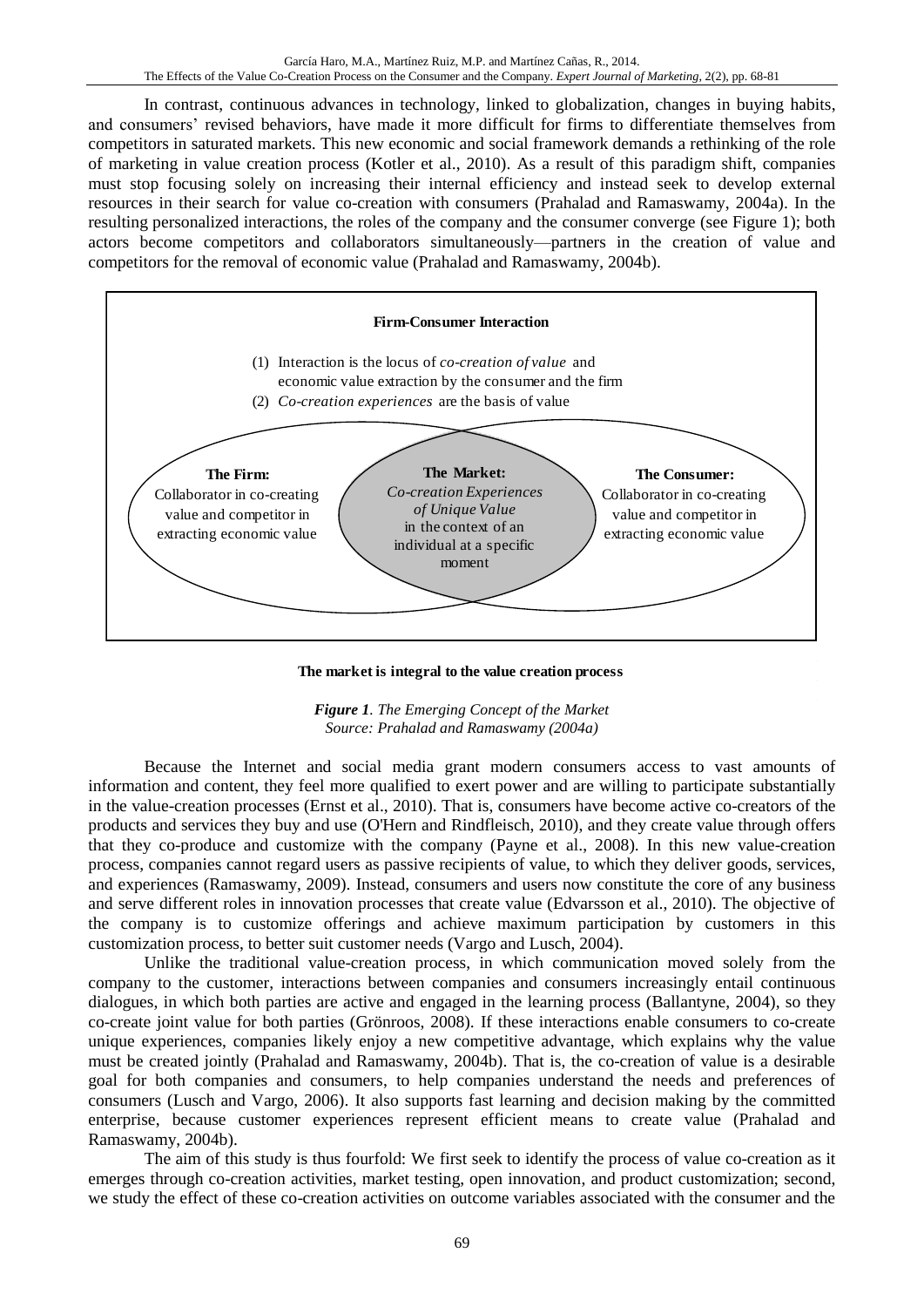company; third, we analyze whether company, environmental, and consumer variables affect the relationship between co-creation activities and their outcomes; and fourth, we propose a general theoretical model that encompasses all these dimensions.

## **2. Literature Review**

## **2.1. Co-Creation Activities**

The term co-creation initially was used by Kambil et al. (1999) to refer to co-creating value for consumers, in which context they propose that co-creation activities give rise to a new dynamic in the relationship between the company and the customer, because customers participate in the production process and the distribution of value. Because customers can participate in every stage of the value chain, they become partial "employees" of the organization. Prahalad and Ramaswamy (2000) then adopted the term to refer to those activities in which both the consumer and the company are involved together in the creation of value.

Although marketing literature provides different definitions for co-creation, the concept sometimes has been used incorrectly and synonymously with other concepts, such as co-production (Auh et al., 2007, Lengnick-Hall et al., 2000, Soltanzadeh, 2014) or consumer participation (Dong et al., 2012; Fang et al., 2008). Because these terms do not necessarily equate with co-creation, a lack of clarity about the specific meaning of the term "co-creation" remains (Rajah et al., 2008). However, an exhaustive literature review reveals some central, relevant definitions of co-creation. For example, Piller et al. (2012) consider cocreation as an active, creative, social partnership process between producers (retailers) and customers (users), facilitated by the company. For O' Hern and Rindfleisch (2009), co-creation stems from collaborations to develop new products, such that consumers actively contribute and select elements of the new product being offered. Rajah et al. (2008) assert that co-creation happens when the consumer and the company work together to create a consumer experience that adds value to the buying process; Zwass (2010) defines cocreation as the participation of consumers with producers in the creation of value in the market. Thus, these definitions share several features:

- Co- creation is an activity or process between the company and the consumer.
- It requires the joint collaboration of both sides.
- The objective is to create value for both sides.

Therefore, we propose that co-creation refers to any activity in which the consumer participates in an active and direct way with the company to design and develop new products, services, or processes.

Although marketing literature acknowledges the participation of customers in innovation processes (Auh et al., 2007; Piller et al., 2012), empirical studies of co-creation are scarce (Zhang and Chen, 2008), leaving gaps in our knowledge about the nature of this phenomenon (O' Hern and Rindfleisch, 2010). Accordingly, the Marketing Science Institute declared co-creation activities as a priority topic for investigation for 2014– 2016. Interest in co-creation results from its potential strategic use for both theoretical study and practice (Ehrenthal et al., 2012).

Prior studies analyze co-creation activities on the basis of different theoretical frameworks, including the theory of user participation (Fang et al., 2008), the user-centered approach (Karahasanović et al., 2009), user-generated content (Banks and Humphreys, 2008), and the service-dominant logic (SDL; Vargo and Lusch, 2004). The SDL in particular shifts the perspective to company–consumer communication (Lusch et al., 2008; Vargo and Lusch, 2004) and regards consumers as proactive co-creators rather than passive recipients of value, while companies are agents that facilitate this process, instead of merely producers of a standardized value. In a goods-dominant logic, communication moves in a single direction, but in the SDL, a continuous dialogue between the company and consumer seeks to create the service on a joint basis (Payne et al., 2008).

Most research into co-creation focuses on distinct aspects, such as the commitment or role of the consumer in the co-creation process (Bogers et al., 2010; Hoyer et al. 2010; Prahalad and Ramaswamy, 2004a), the typology of co-creation (O'Hern and Rindfleisch, 2010; Piller et al., 2012; Zwass, 2010), the role of the Internet and social media in the co-creation process (Banks and Humphreys, 2014: Dvorak, 2013; Fuller et al., 2009; Hoyer et al. 2010), motivations for consumers to co-create (Dvorak, 2013; Vernette and Hamdi-Kidar, 2013; Xia and Suri, 2014), or co-creation as an engine of innovation and new product development (Orcik et al., 2013; Westerlund and Leminen, 2011). As a recent trend in marketing and brand development, co-creation also represents the latest way to get products and services into saturated markets, such that it constitutes a powerful tool for product branding, packaging, promotion, and advertising (Sanders and Stappers, 2008). This emerging trend therefore offers an excellent opportunity for researchers and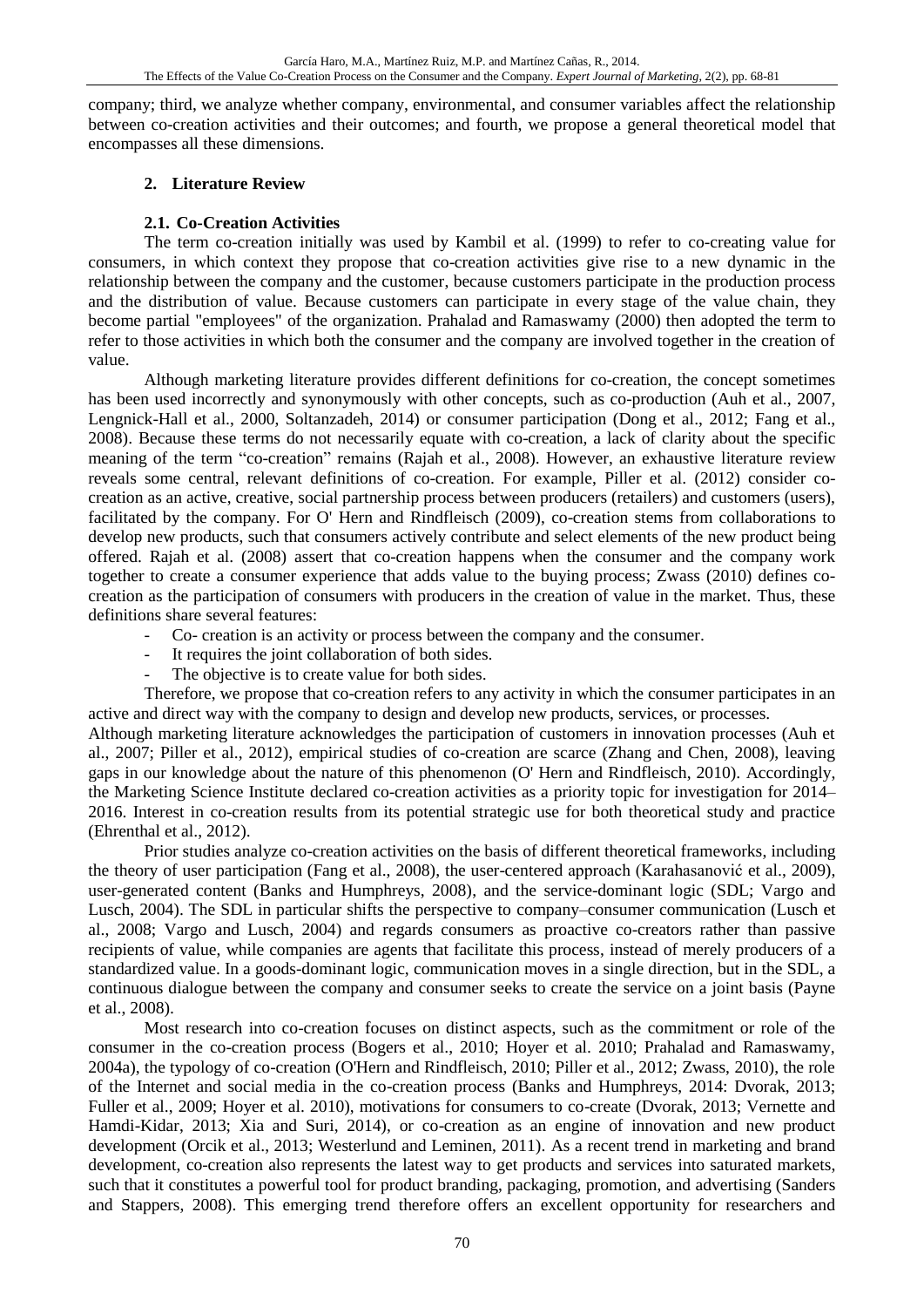marketing professionals to extend the traditional paradigm for developing new products (O'Hern and Rindfleisch, 2010).

## **2.2.Open Innovation**

With continuous technology advances, company–customer interactions take on new forms, moving beyond the sale of goods and services in exchange for money (Saarijärvi, 2014). Organizations innovate using customers that innovate for them and therefore using their knowledge and ideas for the development of new products, services and processes.

In tradition new product development strategies, companies innovated and introduced new products to the market that failed to meet customers' expectations (Henard and Szymanski, 2001), because the firms were relying solely on internal ideas, generated through their R&D activities, to develop, manufacture, market, and distribute the innovative product (Chesbrough, 2003). Only large companies with substantial resources and long-term research programs could compete effectively, but even these well-funded research programs could not always cope with the rapid release of new products into the market as product lifetimes grew shorter (Chesbrough, 2003). In response, the model of closed innovation, in which ideas were generated and developed internally (Chesbrough, 2006), shifted to a model of open innovation that sought to include the ideas of other agents, external to the organization.

Open innovation reflects the general premise that more potential knowledge and ideas for creating new products and processes exist outside a company than within it (Zwass, 2010); this external knowledge complements internal knowledge to accelerate innovation (Chesbrough, 2006). In addition, open innovation can offer insights into how consumers use products, which can lead to creative ideas about how to meet their needs and create a brand identity (Zwass, 2010).

Continued technological improvements in hardware and software enable expanded development of innovation tools that require less effort and less cost (von Hippel, 2005). Technology and social media development supports open access, such that companies can establish mechanisms to integrate innovation with the customer into their internal processes (Nambisan and Nambisan, 2009) while also encouraging greater customer participation. Technologically supported concepts such as open source, crowdsourcing, and mass customization thus are central to competitive strategies (Rayna and Striukova, 2014). This paradigm shift is what von Hippel (2005) calls the *democratization of innovation*, such that consumers take a prevailing role in creating new products and processes.

In an open innovation model, companies turn to R&D that takes place beyond their boundaries (Chesbrough, 2003), with the recognition that they cannot complete the whole innovation process on their own but instead require external ideas to move forward and develop new strategies for innovation. With open innovation, companies have gone from using their knowledge of the customer to co-creating knowledge with the customer (Sawhney and Prandelli, 2000). Consumers help companies become knowledgeable about their tastes and preferences, so companies often provide consumers with virtual tools to enable their design, prototyping, and product testing efforts (von Hippel, 2005).

In parallel, companies increasingly support the development of personalized new products and services. Concepts such as mass customization have gained popularity as means to meet consumers' demand more accurately (Zhang and Chen, 2008). Mass customization requires that consumers choose among a range of default options, according to their preferences (Rayna and Striukova, 2014). However, mass customization cannot secure a sustainable competitive advantage, which instead requires the continual delivery of maximum value to each individual customer (Pine, 1993). As organizations proactively searched for new ideas and solutions to make the innovation process more effective (Rayna and Striukova, 2014), they began to involve the consumer more in the design and development of new products and services. In the mass customization process, customers were limited to making suggestions about a prototype product at the end of the innovation phase; in a co-creation process, customers actively collaborate in the very first stages of innovation and share their experiences, thus forcing the company to alter its portfolio of products and services (Kristensson et al., 2008). The key is the experience gained by the consumer through using the product or service (Vargo and Lusch, 2004).

In digital environments, customers increasingly collaborate with companies for not only the generation of ideas but also to co-create and test products and improve their final delivery (Nambisan, 2002). Enterprises thus encourage customers to interact with them to improve and generate new ideas or even design products according to their own preferences, using virtual design tools. Then these users can support others by sharing their knowledge and experience with the product, through discussions and dialogue (Nambisan and Nambisan, 2009). In the co-creation process, consumers become active participants in open innovation and participate in the development of new products and services (Piller et al., 2012).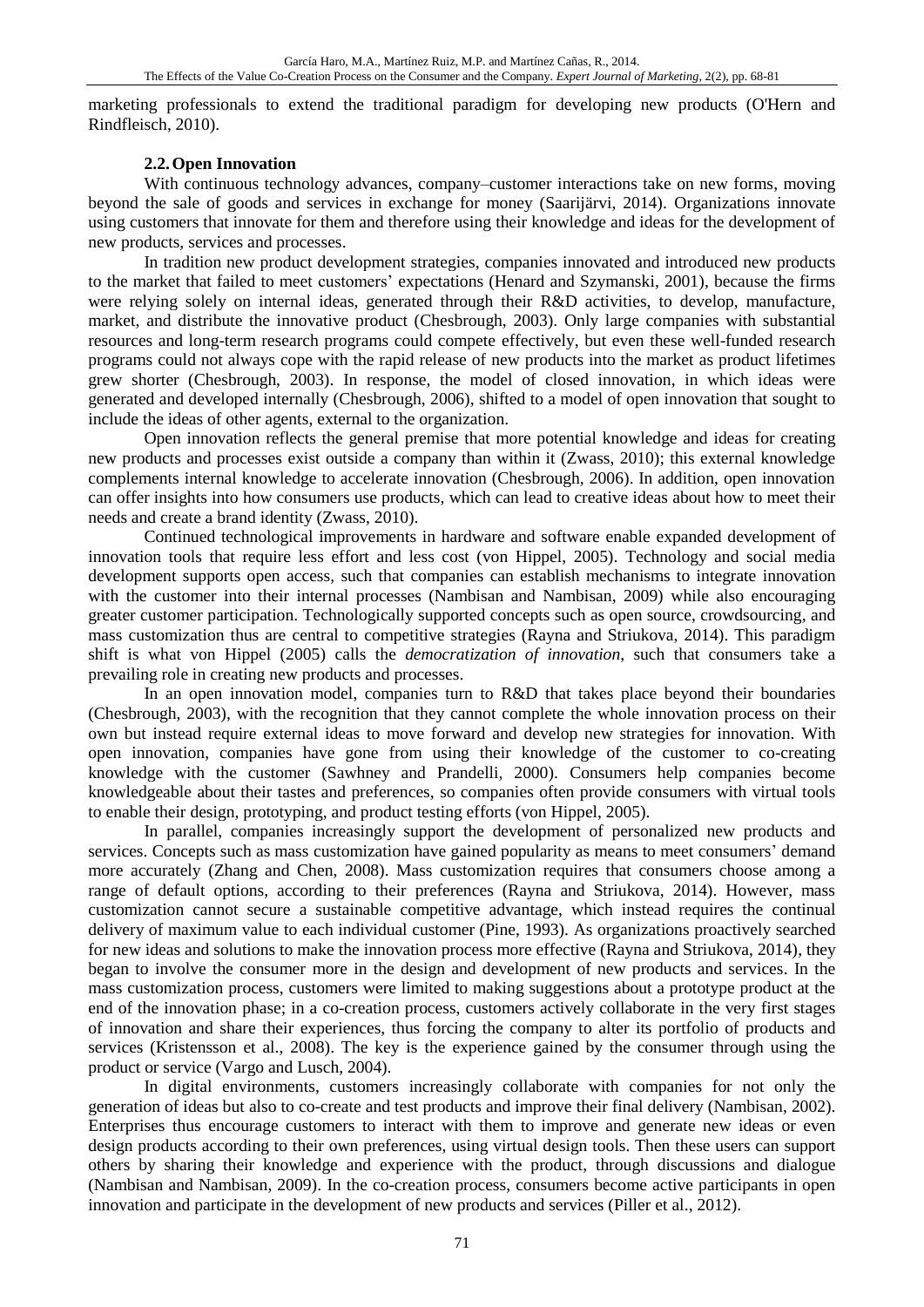## **3.Outcomes of Co-Creation**

To study the effects or outcomes of implementing co-creation activities, we consider both consumers and the company. We start with the effects of co-creation on consumers and consider how customer satisfaction, trust, and loyalty might be affected by their participation in co-creation activities.

## **3.1. Satisfaction, Trust, and Consumer Loyalty**

Engaging customers in production processes helps companies develop new products and services, but it also enables them to establish long-term relationships with their customers. Customer satisfaction has long been established as a primary determinant of consumers' long-term behavior (Oliver, 1980). Accordingly, companies need to understand the impact of co-creation on customer satisfaction, trust, relationships, and loyalty (Rajah et al., 2008). Despite the many studies focused on the relationships among these variables, empirical investigations of the impact of co-creation activities on levels of satisfaction, trust, and loyalty are limited (Dvorak, 2013; Grissemann and Stockburger-Sauer, 2012; Vázquez et al., 2014). According to Grissemann and Stockburger-Sauer (2012), a greater degree of co-creation should lead to higher satisfaction and loyalty and enable the company to charge higher prices. But for this relationship to be positive, the customer needs the support of the company. Vázquez et al. (2014) also suggest a positive relationship between co-creation behavior and consumer satisfaction with the service experience. Dvorak (2013) establishes a positive relationship between the level of consumer satisfaction and co-creation activities for product design and development, as well as to influence other customers' use of the product.

In co-creation processes, customers become fully involved in various stages. For these active users, the highest level of satisfaction should result from their participation (Grönroos, 2008), because then they obtain a product that fits their needs perfectly (Vázquez et al., 2014). When customers participate in the development of a new service, they also gain a sense of belonging to the firm, which increases their levels of satisfaction and loyalty (Grissemann and Stockburger-Sauer, 2012). Greater satisfaction stems from more positive experiences with the company; in turn, satisfied customers likely share their positive experiences with other users, which should improve the firm's reputation (Cronin and Taylor, 1992). When the product is co-created and fully consistent with their needs, customers perceive the effort they expended in the process positively, as a rewarding, pleasant experience that increases the subjective value that accompanies the product (Franke and Schreier, 2010).

According to Rajah et al. (2008), improving co-creation interactions has two potential effects for the customer: (1) It reduces transaction costs, risk, and uncertainty, and (2) it reduces the costs of the interaction for the consumer, which leads to greater satisfaction with and trust in the company (Vandenbosch and Dawer, 2002). In effect, more tailored, customized products, compared with standardized products (Franke et al., 2009), generate more value and increase customer satisfaction (Franke and von Hippel, 2003). The level of consumer satisfaction also depends on the degree of fun and entertainment that the customer experiences during the co-creation process. If a customer voluntarily participates and enjoys the process, she or he likely develops a positive attitude, which should lead to greater satisfaction (Hoyer et al., 2010). Consumers perceive greater value from their participation if they really enjoy it (Franke and Schreier, 2010), so they likely are willing to pay more for products they have designed than for standardized products (Franke and Piller, 2004).

#### **3.2.Effects on the Company**

Implementing co-creation activities has several effects for the company, including better product quality (Fuller et al. 2009); less business risk (Maklan et al., 2008), especially in the process of entering a new market or introducing a new offering; lower costs; greater productivity and revenue growth, but with a smaller capital base (Ramaswamy and Gouillart, 2010); new competitive skills (Whiteley and Hessan, 1996); wider product acceptance in the market, with greater commercial potential (Oldemaat, 2013); and reduced uncertainty (Prahalad and Ramaswamy, 2004b).

In addition to internal benefits, external effects on companies result from co-creation, such as the influences on the company's image, its brand image, and its reputation. With increasing consumer power, the brand becomes subject to the user's influence, formed in the space established by the continuous dialogue between the organization and its stakeholders. The organization provides a brand product or service, which then gets used, adapted, and discussed by consumers (Ind et al., 2012). Moreover, co-creation facilitates more interpersonal communications among consumers, through web platforms and similar tools that grant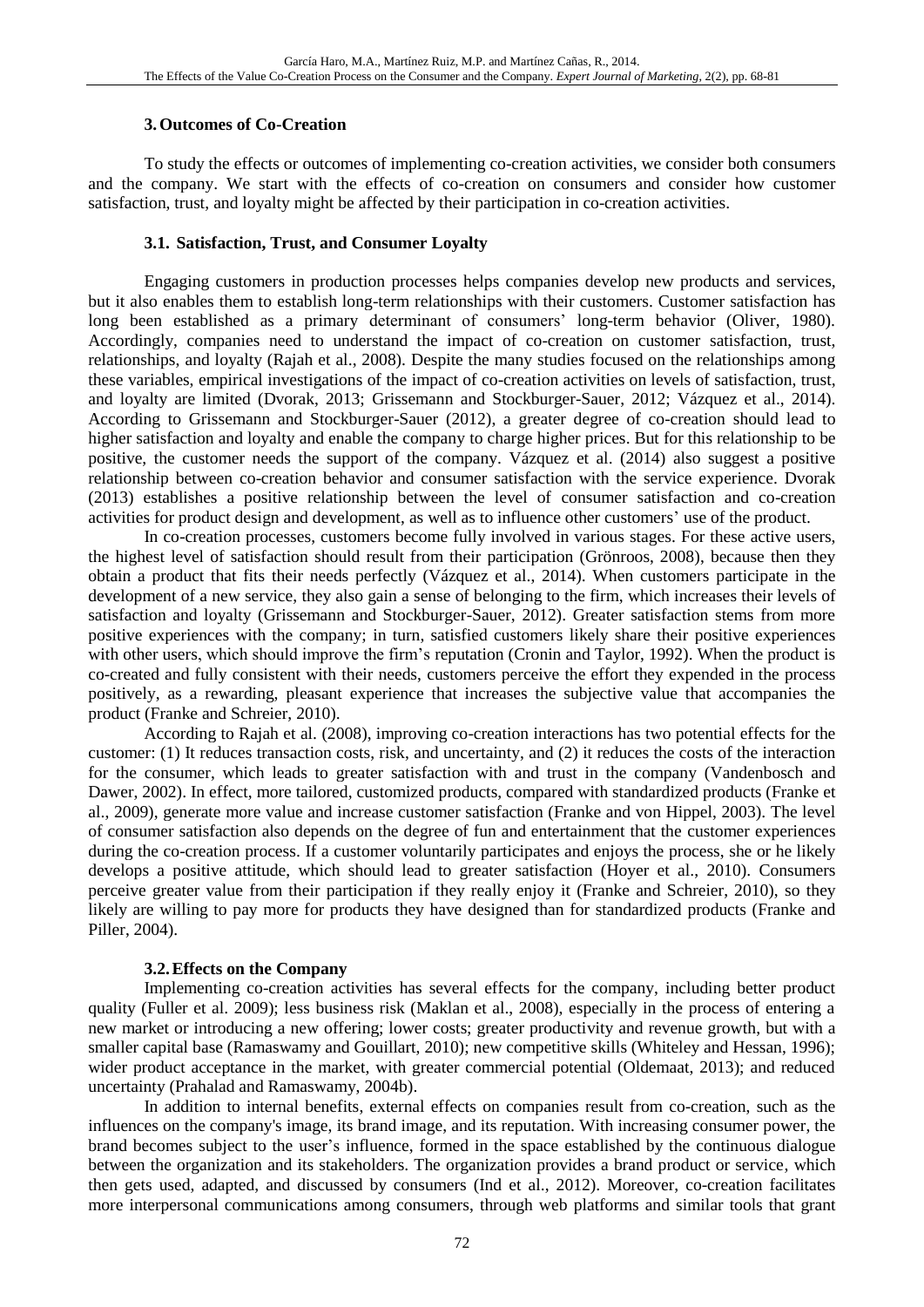them access to information generated by other consumers. Thus, consumers focus more on the brand, which should increase the amount of positive discussions about the brand and its products, as well as the consumer's identification with these products and brands (Roser et al., 2009).

Thus the traditional brand model has changed, because consumers play more active roles (Prahalad and Ramaswamy, 2004a). Consumers have access to vast amounts of information and share their experiences with other users. As a result, the power of advertising to create or maintain a particular image of a product or company has greatly declined (Prahalad and Ramaswamy, 2004b). The brand is created by the experiences of consumers, such that the challenge for companies is to ensure consistent quality and personalized experiences for each individual consumer during the co-creation process (Prahalad and Ramaswamy, 2004b). A unique product or brand value should increase customer loyalty and prompt greater trust in the brand (Chaudhuri and Holbrook, 2001). Then brand loyalty leads to greater market share, because consumers repeatedly buy the same brand (Chaudhuri and Holbrook, 2001). That is, a loyal consumer provides a continuous flow of benefits to the company, along with reduced marketing costs and higher barriers to change, because he or she is less likely to pay attention to promotions by competitors (Yi and La, 2004). Loyal brand consumers even are willing to pay a higher price for that product or brand, because they perceive the unique value of the brand (Chaudhuri and Holbrook, 2001).

## **4.Moderator and Situational Variables of the Relationship**

On the basis of an extensive literature review, we chose four situational variables pertaining to the company: (1) technology, (2) activity sector, (3) adoption of social media, and (4) organizational structure. The identified consumer variables involved (1) habits/buying preferences, (2) values and ethical dimensions, (3) incentives or reasons to co-create (intrinsic vs. extrinsic), and (4) social and subjective norms, related to environmental pressures on the consumer.

## **4.1.Company-Related Situational Variables**

## **4.1.1. Technology**

Continuous changes in technology have altered the way businesses operate. Information and communication technologies (ICT) now represent one of the most important elements for product innovation and marketing processes, providing routes to strengthen cooperation and communication, reduce barriers to innovation, and enhance the development of differentiated products (Requena et al., 2007). The ICT advances also enable customers to be more active, better informed, more aware at a global level, and more willing to use virtual environments to interact with companies to obtain new products and services (Seppä and Tanev, 2011).

The use of ICT in turn might offer an important source of competitive advantage (Roberts, 2000), because it brings the company closer to its surroundings, such that it can acquire knowledge and up-to-date information about the different agents in a quick, easy, relatively inexpensive way (Requena et al., 2007). In addition, ICT allows companies to communicate with different agents quickly and smoothly, by eliminating the barriers of space and time, such that it supports an effective transfer of knowledge (Grönroos, 2000). Leenders and Wierenga (2002) further suggest that the use of ICT in communications influences the degree of cooperation among agents. In closed relations, members share the same principles and values; thus, they are willing to devote more effort to achieve a common, strategic goal. When the company establishes connections with external agents, ICT can stimulate collaboration and the transfer and use of knowledge among members (Smith and Blanck, 2002), which makes the construction of virtual working groups throughout the world possible (Roberts, 2000). Therefore, ICT improves the development of new products, while saving time and monetary costs; facilitates the transmission of information; and encourages collaborative behaviors that improve decision-making quality (Sorensen and Lundh-Snis, 2001).

#### **4.1.2. Social Media**

The open innovation model has been supported by the emergence of social media, which facilitate new Internet services that rely on the exchange of content and the resulting interactions (Westerlund and Leminen, 2011). Developments in ICT, particularly the Web 2.0 and social media, create highly interactive platforms through which consumers share, co-create, interact, and modify user-generated content (Kaplan and Haenlein, 2010). Since their inception, social media have prompted the creation of several tools, platforms, and online applications that have transformed the way businesses operate in markets. For example, by using the Internet, companies can interact with vast numbers of customers, and virtual platforms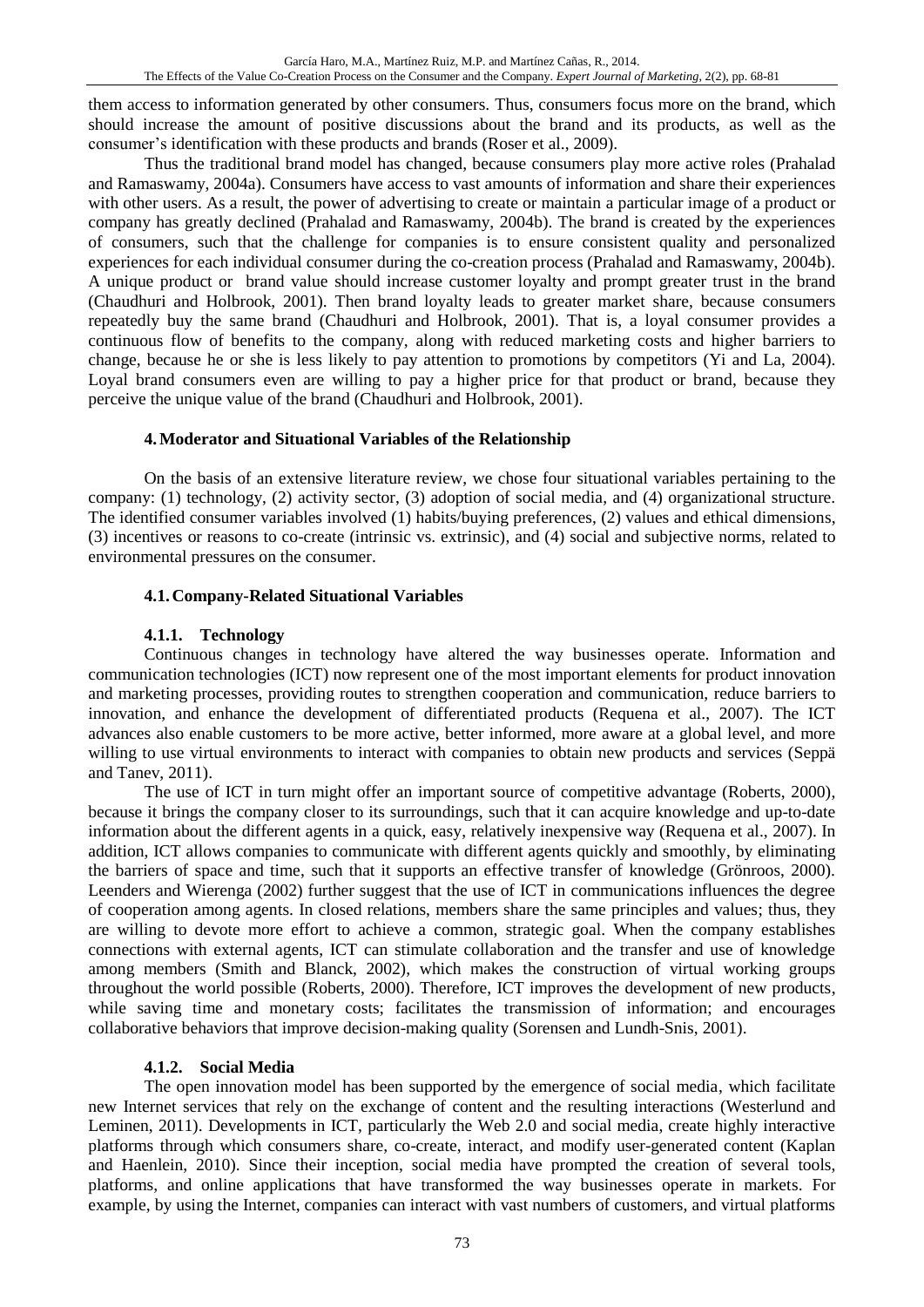allow them to access information about how customers use their products and services, as well as how customers perceive their offers (Eloranta and Matveinen, 2014).

Currently, many social media applications (e.g., blogs, open collaborative projects, social networking sites, content communities, virtual worlds, games) enable individual consumers, communities, and businesses to connect and exchange information (Kaplan and Haenlein, 2010). These social media also enable companies to interact in real time and more frequently with users, which accordingly increases customers' participation (Sawhney et al., 2005). With these tools, companies monitor the content that gets shared, deal with potential problems, obtain new ideas, and use this information as a basis for value creation. To establish such continuous interactions, companies also need to provide tools that help consumers exchange their views and solutions with other users. This provision should lead to a dynamic environment, marked by creative and social partnerships between the company and its customers in a new product development context (Kang and Young, 2014).

## **4.1.3. Activity Sector**

Quick and unpredictable changes in the environment make innovation a key element for achieving competitiveness and success in markets (Lee et al., 2012). Organizations rely on innovations to adapt to changes in their internal and external environments, though the external factors mean that outcomes of these innovation processes differ for each organization, depending on its industry sector (Van de Ven, 1986). Accordingly, co-creation processes have been analyzed in various sectors, including financial services (Auh et al., 2007), beauty and personal care (Vázquez et al., 2014), retailing (Shamim and Ghazali, 2014), tourism (Binkhorst and Dekker, 2009), the public sector (Wise et al., 2012), furniture (Andreu et al., 2010), luxury (Tynan et al., 2010), construction (Ordanini and Pasini, 2008), video games (Banks and Potts, 2010), health (Kantola et al., 2014), and education (Fagerstrøm and Ghinea, 2013).

## **4.1.4. Organizational Structure**

To facilitate external collaborations, an organization needs a culture of internal collaboration (Lee et al., 2012) and innovation (Griffin, 1997; Menor and Roth, 2007), because such a culture determines if the organization can support the development of innovations, exceed customers' expectations, and gain a competitive advantage (Hult et al., 2004). Organizational characteristics have been widely studied in terms of their effects on innovation in general, but few studies address the specific effects of organizational characteristics on particular stages of the innovation process (Troy et al., 2001). For example, open mindedness and open communication likely are moderators of the relationship between the amount of information available on the market and the generation of ideas for new product development. When organizational members are encouraged to think in different ways, previously undetected patterns in the market become evident, and the range of market opportunities increases (Senge, 1990), which is crucial for generating new product ideas (Slater and Narver, 1995). Open communication also implies greater exchanges of information, which can facilitate the creation of new ideas (Aiken et al., 1980). The implementation of these new ideas then largely depends on characteristics of the organizational structure, such as formalization, centralization, and specialization (Aiken et al. 1980). In particular, a high degree of formalization and strict hierarchies tend to hinder the generation of new product ideas (Johne and Storey, 1998). An organization with strict rules and procedures likely responds with routine solutions (Harvey and Mills, 1970), though some studies also suggest that a more centralized structure can disperse information more widely and thus facilitate the creation of ideas (Troy et al., 2001) and the development of new products (Froehle et al., 2000).

Figure 2 depicts our proposed model, in which co-creation activities (market testing, open innovation, customization) affect the creation of value at the consumer level (satisfaction, confidence, loyalty) and the company level (brand image, company image, prestige, company reputation). In Figure 2, value is contingent on situational variables pertaining to the company and the consumer.

## **4.2. Variables Associated with the Consumer**

## **4.2.1. Purchase Habits and Preferences**

Companies increasingly recognize the need to incorporate consumers in their R&D activities, especially because approximately 80% of the new products launched on the market fail (Zaltmann, 2003). Users' preferences are not homogeneous but instead differ greatly, requiring companies to segment their markets and develop superior products for each group, then allow customers to choose among different options and functional characteristics (Kotler et al., 2010). To satisfy consumers' needs, companies must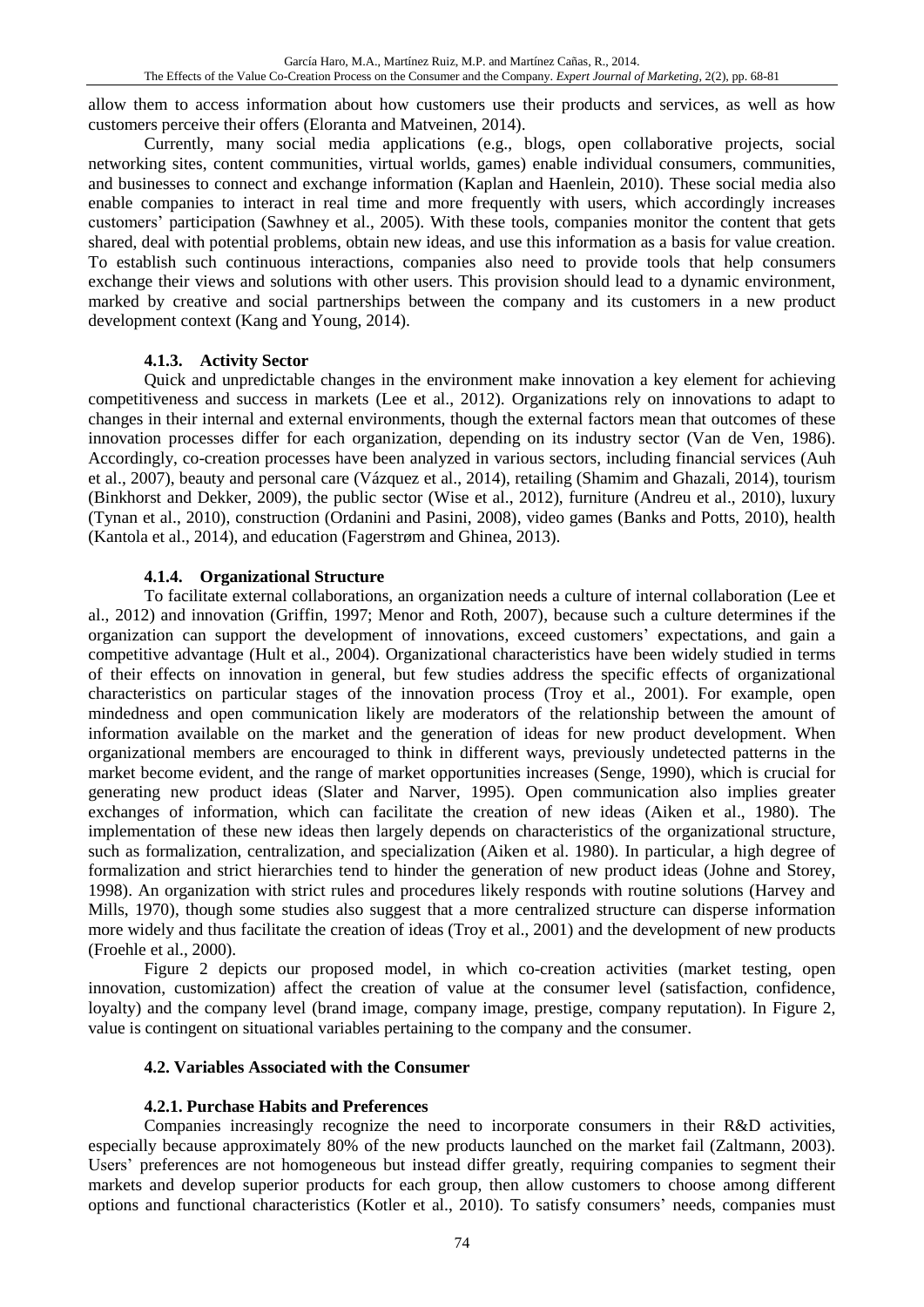look for new methods to develop new products and services, such as by involving users in the early stages of new product development, namely, in the idea generation stage (Kristensson et al., 2008). If they plan to invite customers to suggest ideas for innovative products and services, companies also must understand the customer needs intended to be met with the new product or service and know if it adds value. To comprehend current customer needs, companies must grant those customers a more active innovation role (von Hippel, 2005).

The consumer's ability to take such an active role in new product development has increased greatly with the arrival of recent technological advances, especially the development and growth of the Internet (O'Hern and Rindfleisch, 2010). Users can access virtually unlimited amounts of information and share it in real time with other users and companies all around the world. If consumers want a greater role in their interactions with the companies, they can take it, which should increase the value of the process for them (Hoyer et al, 2010).

#### **4.2.2. Values and Ethical Dimensions**

The continuous advance of technology and the globalization of the economy together have generated new economic and social frameworks, making it necessary to rethink marketing. Organizations, consumers, and economies are connected and interdependent (Lee et al., 2012), in such a way that companies cannot focus solely on their domestic rivals but also must compete effectively with companies all over the world, to achieve unique competitive advantages. When the macroeconomic environment changes, so do the conduct and attitudes of consumers, which requires a change to marketing practices too (Kotler et al., 2010). In particular, recent changes have induced a new era of marketing that Kotler et al. (2010) call *the era of society and creative collaborative marketing*. That is, marketing 1.0 focused on the product; marketing 2.0 focused on the consumer; marketing 3.0 is based on values. Products and services thus are generated to account for what the consumer thinks, feels, and needs, such that the offerings address those wishes and needs. Marketing 3.0 also regards consumers as human beings, with intelligence, heart, and spirit (Kotler et al., 2010), and emphasizes activities that result from bidirectional communication between company and consumer. Increasingly, customers seek solutions that improve the world, as well as companies that meet their deep needs and contribute to social development, economic security, and environmental protection (Kotler et al., 2010).

#### **4.2.3. Incentives to Co-Create**

Despite the importance of co-creation, companies still struggle to find customers who are willing to collaborate and share their knowledge and ideas (O'Hern and Rindfleisch, 2010). Consumers vary in their interest and ability to participate in co-creation activities, such that relatively few consumers fully collaborate to develop and launch products (O'Hern and Rindfleisch, 2009).

Participating in co-creation activities requires consumers to use their time and knowledge to generate new ideas for products and services (Brunink, 2013). Some consumers compare the costs and benefits of participating (O'Hern and Rindfleisch, 2009), such that they might be more motivated to participate if they receive some financial reward (Boudreau et al., 2011) through an innovation lottery, prize, special offer, or sweepstakes (Fuller, 2010). Beyond monetary rewards, other reasons that drive consumers to collaborate include social benefits, such as reconnaissance of the environment or strengthening links with others. Some consumers are motivated by learning and the knowledge acquired about a technology-based product or service (Nambisan and Baron, 2009) or by recognition, thanks, or feedback (Fuller, 2010). Finally, some consumers might collaborate for altruistic reasons (believe strongly in the goals achieved as a result of this effort) or their enjoyment of psychic involvement (Hoyer et al., 2010).

According to Fuller (2010), motives that drive consumers to cooperate consist of two categories: intrinsic and extrinsic. Consumers are motivated intrinsically if they assess the activity as valuable (e.g., fun, entertainment). They are extrinsically motivated if their focus is on the results of the activity (e.g., rewards). If companies simply assume that consumers will offer their ideas in co-creation processes, the co-creation process is likely to fail (Nambisan, 2002), because not all consumers are intrinsically motivated to participate (Xia and Suri, 2014). Rather, co-creation requires a flexible network of experiences that enable consumers to co-create and personalize the results (Pralahad and Ramaswamy, 2004a); companies should take these motivational factors into account when they search for new potential customers (Dvorak, 2013).

#### **4.2.4. Social and Subjective Norms**

Social factors affect users' behaviors; the environment has important influences on the configuration of individual behavior (Hsu and Lu, 2007). Social norms comprise two types of influences: those that arise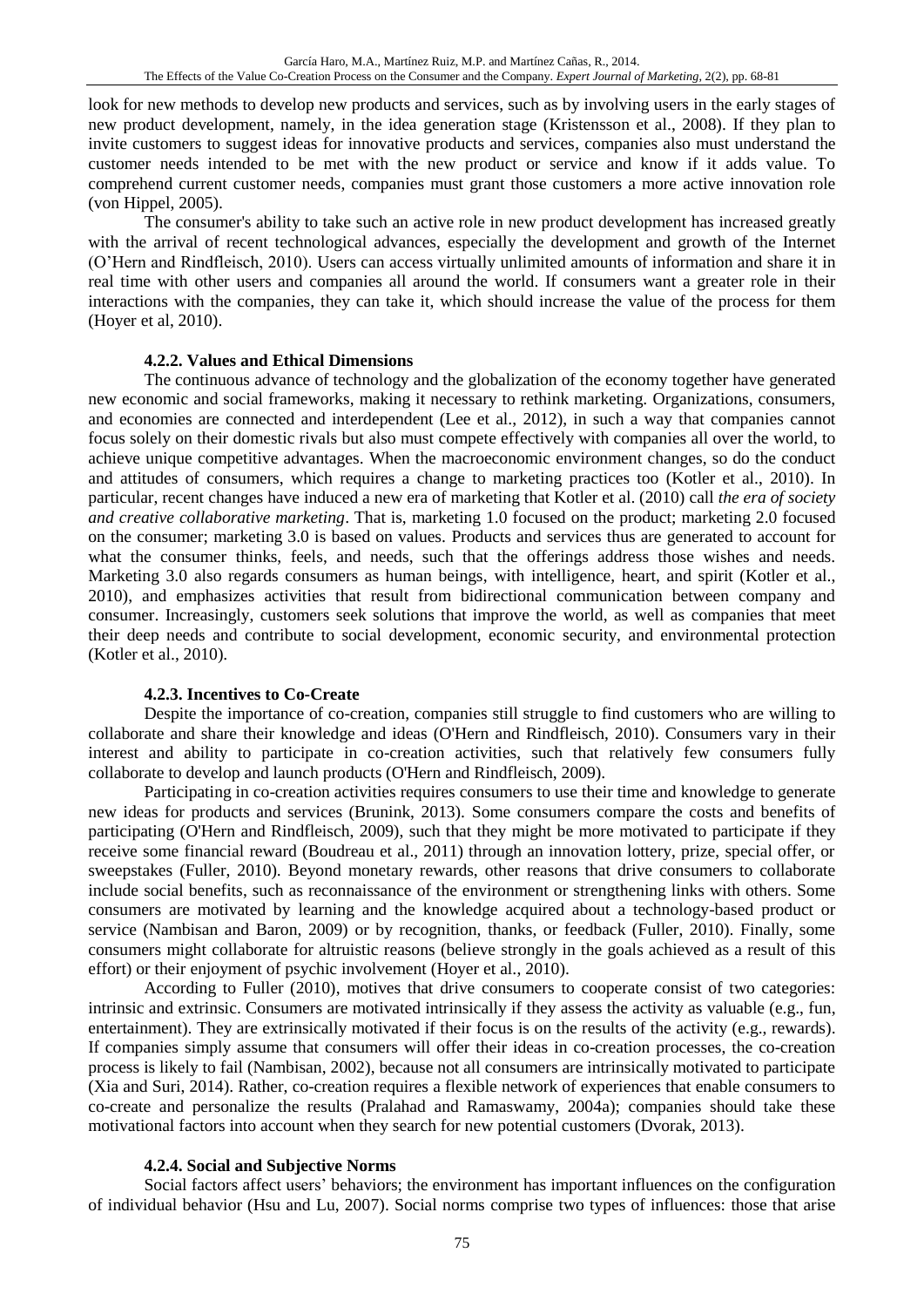when a user accepts information from other users as evidence of reality, and those that arise when the user seeks to meet the expectations of others to obtain a reward or avoid punishment (Deutsch and Gerard, 1955). If consumers have positive attitudes toward and the means to make a purchase, their reasons to act still might not be sufficient. Instead, subjective standards and pressures from the environment are influential.

To explicate the various influences on people's behavior, Ajzen and Fishbein (1980) propose the theory of reasoned action, based on the proposition that a person's behavior is determined by her or his intention to perform that behavior; this intention in turn depends on the person's attitude toward the behavior and subjective standards. Attitudes refer to the person's sense of whether the behavior is favorable or not; subjective standards are perceptions that others, whom the actor regards as important, believe the behavior is favorable (Ajzen and Fishbein, 1980). Social norms include subjective social pressures that reach consumers in their proximal environments (Descals, 2006). Thus people assess what they think about their own behavior according to the norms established by relevant other people, such as family or friends. These social norms are based on normative beliefs about what people in this environment expect the consumer to do, as well as the motivation to secure the good opinion of these influential others. Therefore, the actions, thoughts, and statements of others influence a user's purchase and collaboration behaviors. If friends, family, and coworkers participate in co-creation processes, a consumer likely is more interested in participating too, to feel integrated into this environment.



*Figure 2: Proposed theoretical model*

## **5. Conclusions, Limitations, and Research Directions**

This article has analyzed value co-creation activities as an important business strategy, necessary to support innovation processes and the achievement of competitive advantages. The co-creation process has transformed the traditional functions of a company, in which the producer and the consumer had different roles. Today, the consumer also serves as a producer, and both of them combine their efforts to develop new products and services together. To establish a conceptual framework for analyzing this process of value cocreation and its implications for the company and the consumer, we first built the theoretical foundations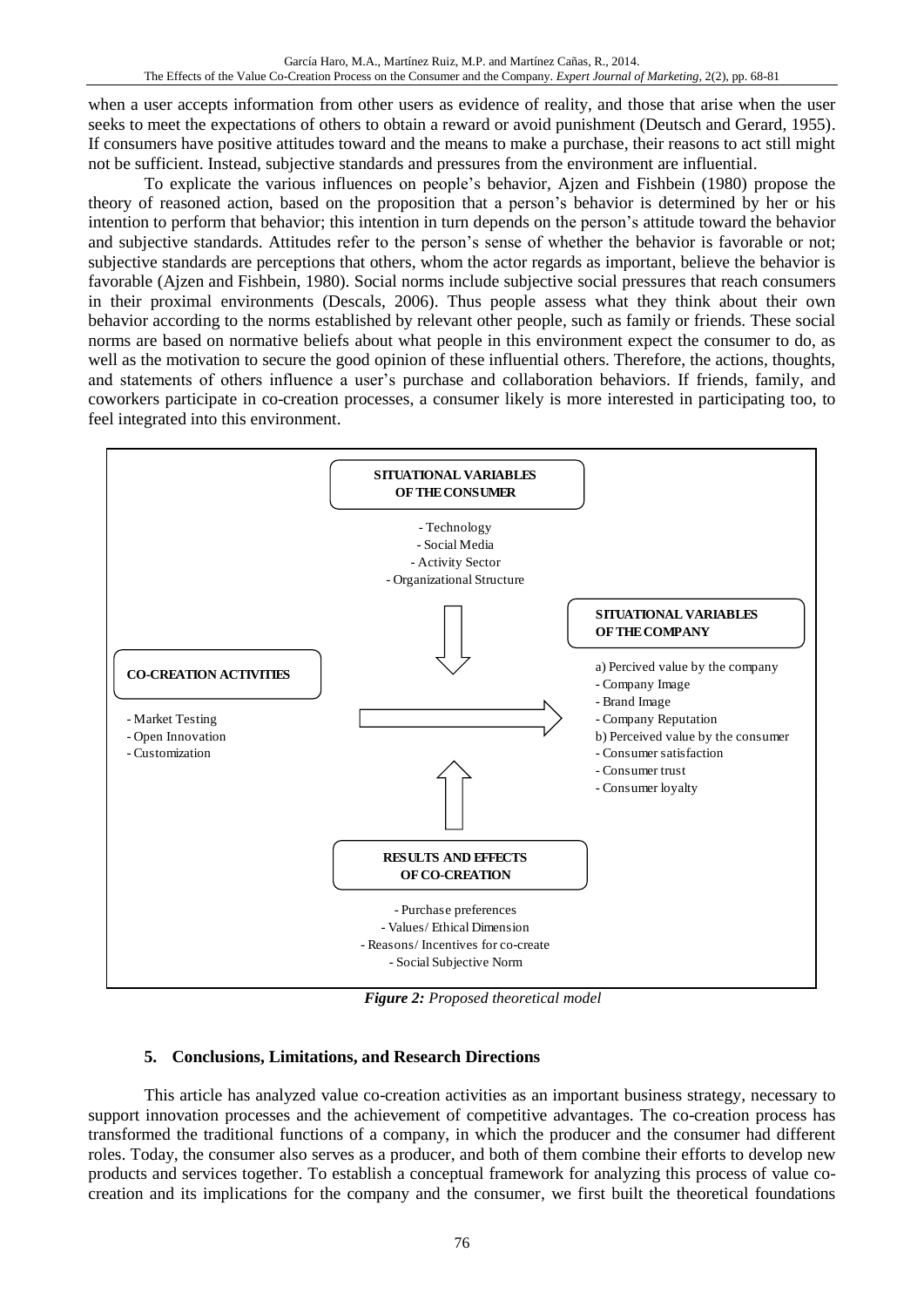underlying the process of co-creation and defined and delimited the concept. From a review of existing literature, we also identified potential moderators and situational variables that likely influence the company–customer relationship. From these developments, we have derived a general theoretical model that encompasses all these relations.

In turn, our study contributes to extant research in several respects. First, it offers an initial conceptualization of value co-creation and its associated variables. Second, despite the importance of this topic for marketing and business strategy, few studies have investigated the process of value co-creation as a competitive strategy. Third, we provide a better understanding of the co-creation process, which should facilitate relevant actions and business policies. Our work is based on an extensive theoretical and empirical review, which supports the proposed model and reveals the direct and indirect effects of co-creation activities on companies and consumers.

Further research might undertake an empirical study to test the proposed model and identify realworld, direct and indirect co-creation activities that influence companies and consumers. Additional literature reviews could go into greater depth to identify other possible variables that might mediate the central relationship in our model. Research that identifies co-creation opportunities in emerging technologies, such as mobile phones, could help enhance company–customer relationships and clarify the effects for the firm's brand image. Finally, we call for further studies of social influences when peers engage in co-creation activities.

## **6. References**

- Aiken, M., Bacharach, S., and French, J., 1980. Organizational structure, work process, and proposal making in administrative bureaucracies. *Academy of Management Journal*, vol. 23, pp 631-652.
- Ajzen, I., and Fishbein, M., 1980. *Understanding attitudes and predicting social behavior*. Englewood Cliffs, NJ: Prentice-Hall.
- Andreu, L., Sánchez, I., and Mele, C., 2010. Value co-creation among retailers and consumers: New insights into the furniture market. *Journal of Retailing and Consumer Services*, vol. 17, pp 241-250.
- Auh, S., Bell, S., McLeod, C., and Shih, E., 2007. Co-production and customer loyalty in financial services. *Journal of Retailing,* vol. 83, pp 359-370.
- Ballantyne, D., 2004. Dialog and its role in the development of relationship specific knowledge. *Journal of Business and Industrial Marketing*, vol. 19, nº 2, pp 114-123.
- Banks, J. and Humphreys, S. 2008. The labour of user co-creators. Emergent social network markets? *The International Journal of Research into New Media Technologies*, vol. 14, nº 4, 401-418.
- Banks, J., and Potts, J., 2010. Co-creating games: a co-evolutionary analysis. *New Media & Society*, vol. 12, nº 2, pp 253-270.
- Binkhorst, E., and Dekker, T., 2009. Agenda for co-creation tourism experience research. *Journal of Hospitality Marketing & Management,* vol. 18, pp 311-327.
- Bogers, M., Afuah, A., and Bastian, B., 2010. Users as innovators: A review, critique, and future research directions. *Journal of Management*, vol. 36, no 4, pp. 857-875.
- Boudreau, K., Lacetera, N., and Lakhani, K., 2011. Incentives and problem uncertainty in innovation contests: An empirical analysis. *Management Science*, vol. 57, nº 5, pp 843‐863.
- Brünink, L., 2013. Co-creation: Customer integration in social media based product and service development. In *Proceedings of the 1<sup>st</sup> IBA Bachelor Thesis Conference*. Enschede, the Netherlands.
- Chaudhuri, A., and Holbrook, M., 2001. The chain of effects from brand trust and brand affect to brand performance: The role of brand loyalty. *Journal of Marketing*, vol. 65, April, pp 81-93.
- Chesbrough, H., 2003. *Open Innovation: The New Imperative for Creating and Profiting from Technology*, Cambridge: Harvard Business School Publishing.
- Chesbrough, H.W., 2006. *Open Business Models: How to Thrive in the New Innovation Landscape*, Cambridge: Harvard Business School Publishing.
- Constantinides, E. and Fountain, S., 2008. Web 2.0: Conceptual foundations and marketing issues. *Journal of Direct, Data and Digital Marketing Practice,* vol. 9, nº 3, pp 231-244.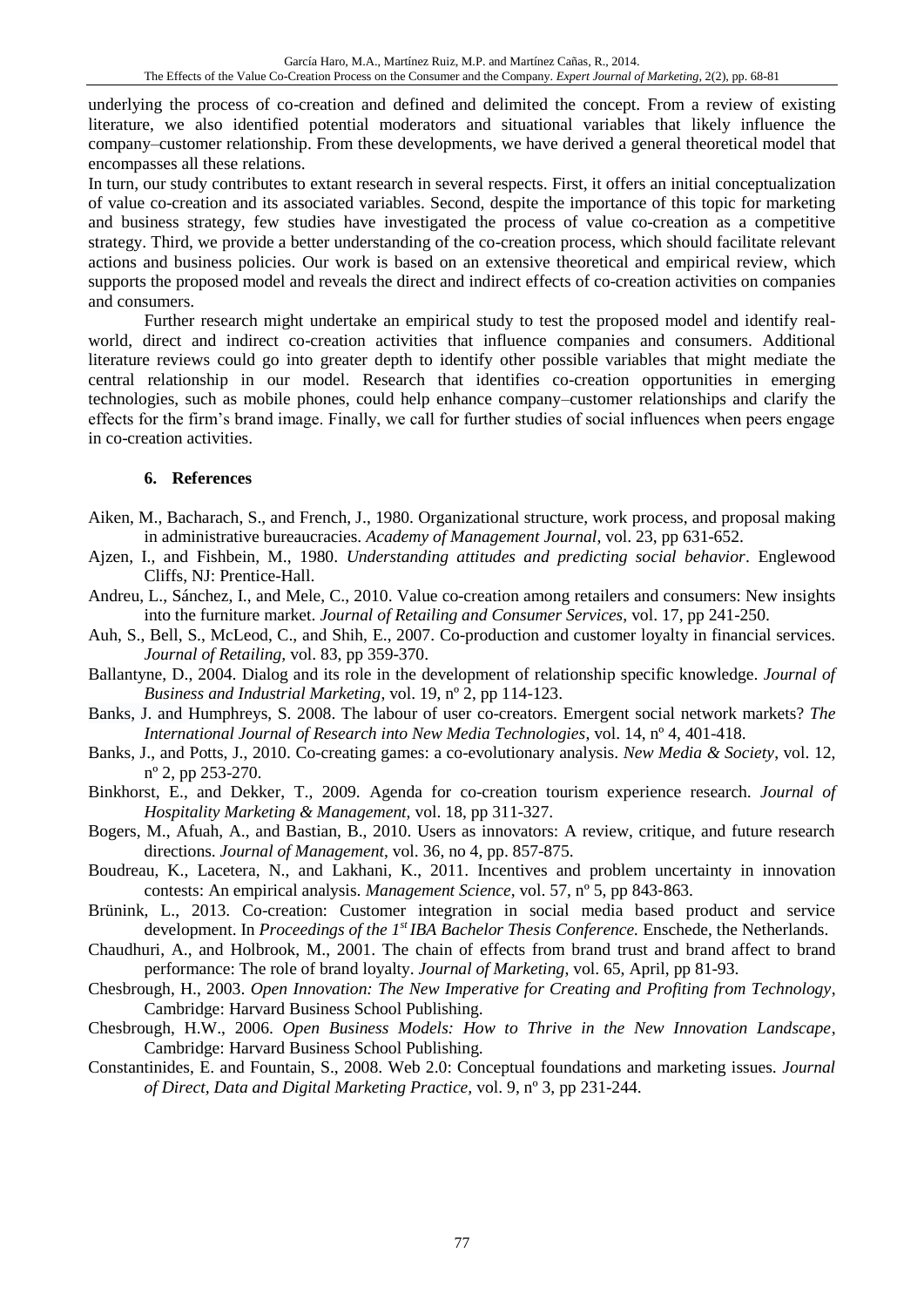- Cronin, J., and Taylor, S., 1992. Measuring service quality: A reexamination and extension. *Journal of Marketing,* vol. 56, nº 3.
- Descals, A., 2006. *Comportamiento del consumidor*, UOC, Barcelona.
- Deutsch, M., and Gerard, H., 1955. A study of normative and informational social influences upon individual judgment. *Journal of Abnormal and Social Psychology*, 51, nº 3, November, pp 629-636.
- Dong, B., Evans, K., and Zou, S., 2012. The effects of customer participation in co-created service recovery. *Journal of the Academy Marketing Science,* vol. 36, pp 123-137*.*
- Dvorak, T., 2013. Co-innovation: Customer motives for participation in co-creation processes via social media platforms. *Proceedings of the 2<sup>nd</sup> IBA Bachelor Thesis Conference*. Enschede, the Netherlands.
- Edvardsson, B., Tronvoll, B., and Gruber, T., 2010. Expanding understanding of service exchange and value co-creation: a social construction approach. *Journal of the Academy of Marketing Science.*
- Eloranta, V., and Matveinen, J., 2014. Accessing value-in-use information by integrating social platforms into service offerings. *Technology Innovation Management Review*, vol. 4, nº 4, April, pp 26-34.
- Ehrenthal, J., Stölzle, W. and Rudolph, T., 2012. A Service-Dominant Logic View of Retail On-Shelf Availability. University of St. Gallen, Germany.
- Ernst, H., Hoyer, W., Krafft. M., and Soll, J., 2010. Consumer Idea Generation, working paper, WHU,Vallendar.
- Fagerstrøm, A., and Ghinea, G., 2013. Co-creation of value in higher education: using social network marketing in the recruitment of students. *Journal of Higher Education Policy and Management,* vol. 35, nº 1, pp. 45-53.
- Fang, E., Palmatier, R., and Evans, K., 2008. Influence of customer participation on creating and sharing of new product value. *Journal of the Academy Marketing Science,* vol. 36, pp 322-336.
- Franke, N., Keinz, P., and Steger, C., 2009. Testing the value of customization: When do customers really prefer products tailored to their preferences? *Journal of Marketing,* vol. 73, nº 5
- Franke, N. and Piller, F.., 2004. Value creation by toolkits for user innovation and design: The case of the watch market. *Journal or Product Innovation Management*, vol. 21, n° 6, pp 401-415.
- Franke, N. and [Schreier,](http://pubsonline.informs.org/action/doSearch?text1=Schreier%2C+M&field1=Contrib) M., 2010. 'I designed it myself' effect in mass customization. *Management Science*, pp 125-140.
- Franke, N., and von Hippel, E., 2003. Satisfying heterogeneous user needs via innovation toolkits: the case of Apache security software. *[Research](http://www.sciencedirect.com/science/journal/00487333) Policy*, vol. 32, nº 7, pp 1199-1215.
- Froehle, C., Roth, A., Chase, R., and Voss, C., 2000. Antecedents of new service development effectiveness. An exploratory examination of strategic operations choices. *Journal of Service Research*, vol. 3, nº 1, August, pp 3-17.
- Füller, J., 2010. Refining virtual co-creation from a consumer perspective. *California Management Review*, vol. 52, nº 2, pp 98-122.
- Füller, J., Mühlbacher, H., Matzler, K., and Jawecki, G., 2009. Consumer empowerment through Internetbased co-creation. *Journal of Management Information Systems,* vol. 26, nº 3, pp 71–102.
- Griffin, A., 1997. The effect of project and process characteristics on product development cycle time. Journal of Marketing Research, vol 34, nº 1.
- Grissemann, U., and Stokburger-Sauer, N., 2012. Customer co-creation of travel services: The role of company support and customer satisfaction with the co-creation performance. *Tourism Management,*  vol. 22, pp 1483-1492.
- Grönroos, C., 2000. Creating a relationship dialogue: Communication, interaction and value. *Marketing Review*, vol. 1, nº 1, pp 5-14.
- Grönroos, C., 2008. Service logic revisited: Who creates value? And who co‐creates? *European Business Review,* vol. 20, nº 4, pp 298-314.
- Harvey, E., and Mills, R., 1970. *Patterns of Organizational Adaptation: A Political Perspective*, Nashville, TN: Vanderbilt University Press.
- Henard, D. and Szymanski, D., 2001. Why some new products are more successful than others. *Journal of Marketing Research*, vol. 38, nº 3, pp 362-375.
- Hoyer, W., Chandy, R., Dorotic, M., Krafft, M., and Singh, S., 2010. Consumer cocreation in new product development. *Journal of Service Research*, vol. 13, nº 3, pp 283-296.
- Hult, G., Hurley, R., and Knight, G., 2004. Innovativeness: Its antecedents and impact on business performance. *Industrial Marketing Management*, vol. 33, pp 429-438.
- Hsu, C. and Lu, H., 2007. Consumer behavior in online game communities: a motivational factor perspective. Computers in Human Behavior, vol. 23, nº 3, pp 1642- 1659.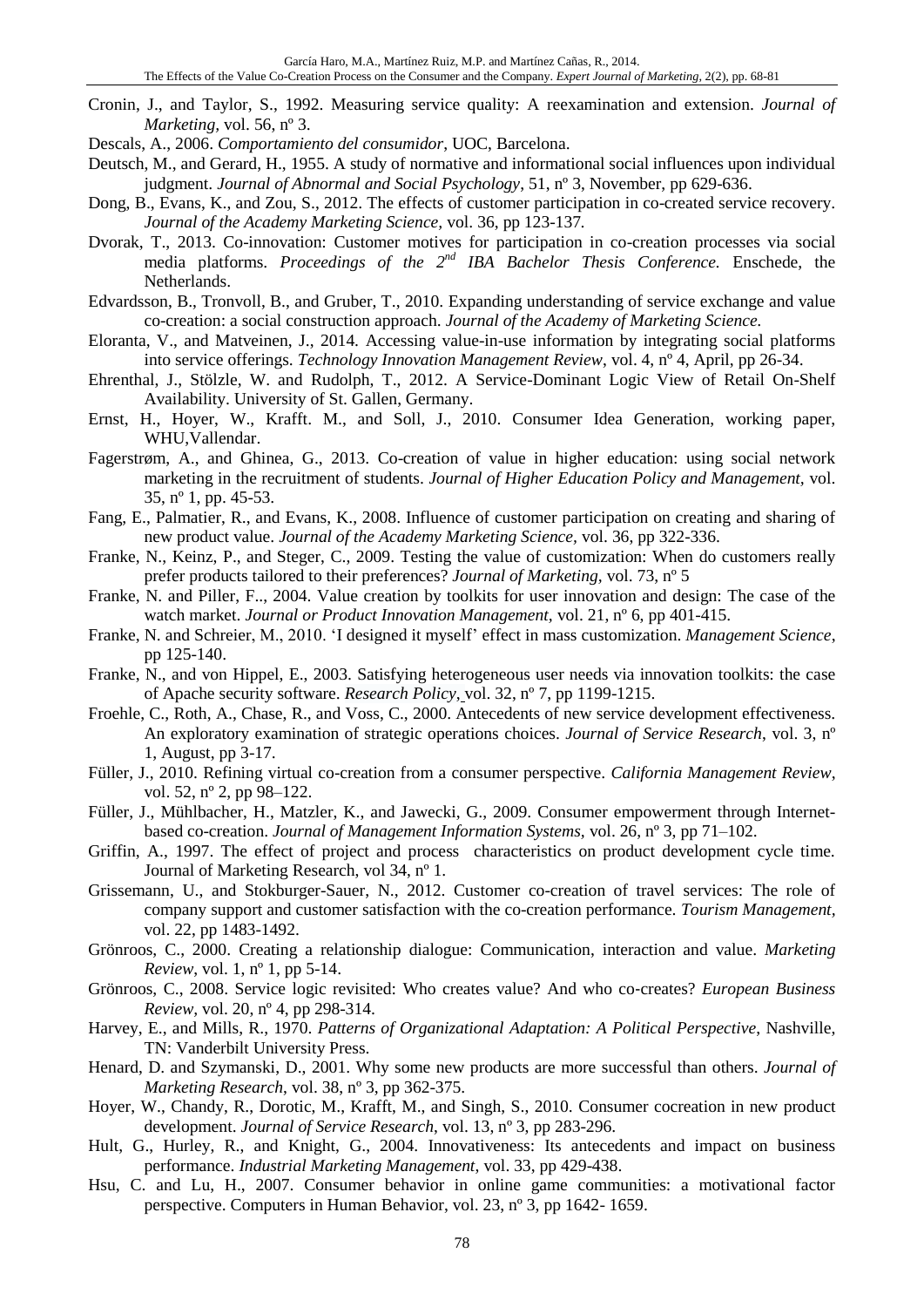- Ind, N., Fuller, C., and Trevail, C., 2012. *Brand Together: How Co-Creation Generates Innovation and Reenergizes Brands*, London: Kogan Page.
- Johne, A., and Storey, C., 1998. New service development: A review of the literature and annotated bibliography. *European Journal of Marketing*, vol. 32, nº ¾, pp 184- 251.
- Kambil, A., Friesen, G., and Sundaram, A., 1999. Co-creation: A new source of value, *Outlook*, vol. 2, pp 38-43.
- Kang, M., and Young, J., 2014. Repurchase loyalty for customer social co-creation e-marketplaces. *Journal of Fashion Marketing and Management*, vol. 18, nº 4, pp 452-464.
- Kantola, T., Hirvikoski, T., Lehto, P., Aholaakko, T., Kukkonen, M., y Partamies, S., 2014. Towards cocreation of eHealth services. *Interdisciplinary Studies Journal*, vol. 3, nº 4, pp 192-205.
- Kaplan, A., and Haenlein, M., 2010. Users of the world, unite! The challenges and opportunities of social media. *Business Horizons*, vol. 53, nº 1, pp 59-68.
- [Karahasanović](http://www.sciencedirect.com/science/article/pii/S0747563208001726), A., Brandtzg. P., Heim, J., Lüders, M., Vermeir, L., Pierson, J., Lievens, B., Vanattenhoven, J., and Jans, G., 2009. Co-creation and user-generated content–elderly people's user requirements. [Computers in Human Behavior](http://www.sciencedirect.com/science/journal/07475632), vol. 25, nº 3, pp 655–678.
- Kotler, P., Kartajaya, H., and Setiawan, I., 2010. *Marketing 3.0: From Products to Customers to the Human Spirit*. New York: John Wiley & Sons.
- Kristensson, P., Matthing, J., and Johansson, N., 2008. Key strategies for the successful involvement of customers in the co-creation of new technology-based services. *International Journal of Service Industry Management,* vol. 19, nº 4, pp 474-491.
- Lee, S., Olson, D., and Trimi, S., 2012. Co-innovation: Convergenomics, collaboration, and co-creation for organizational values. *Management Decision*, vol. 50, nº 5, pp 817-831.
- Leenders, M., and Wierenga, B., 2002. The effectiveness of different mechanisms for integrating marketing and R&D. *Journal of Product Innovation Management*, vol. 19, nº 4, Julio, pp 305-317.
- Lengnick-Hall, A., Claycomb, V., and Inks, L., 2000. From recipient to contributor: examining customer roles and experienced outcomes. *European Journal of Marketing*, vol. 34, nº ¾, pp 359-383.
- Lusch, R. and Vargo, S., 2006. *The Service Dominant Logic of Marketing: Dialog, Debate and Directions*. Armonk, NY: M.E. Sharpe.
- Lusch, R. Vargo, S., and Wessels, G., 2008. Toward a conceptual foundation for service science: Contributions from service-dominant logic. *IBM Systems Journal,* vol. 47, nº 1.
- Maklan, S., Knox, S., and Ryals, L., 2008. New trends in innovation and customer relationship management. *International Journal of Market Research*, vol. 50, nº 2, pp 221-240.
- Menor, L., y Roth, A., 2007. New service development competence in retail banking: Construct development and measurement validation. *Journal of Operations Management*, vol. 25, nº 4, pp 825- 846.
- Nambisan, S., 2002. Designing virtual customer environments for new product development: toward a theory. *Academy of Management Review,* vol. 27, pp 392-413.
- Nambisan, S. and Baron, R. 2009. Virtual customer environments: testing a model of voluntary participation in value co-creation activities. The Journal of Product Innovation Management, vol. 26, nº 4, pp. 388-406.
- Nambisan, P. and Nambisan, S., 2009. Models of consumer value co-creation in health care. *Health Care Management Review*, vol. 34, nº 4, pp. 344-354.
- O'Hern, M. and Rindfleisch, A., 2009. Customer co-creation: A typology and research agenda. *Review of Marketing Research,* vol. 6, pp 84-106.
- O'Hern, M. and Rindfleisch, A., 2010. Customer co-creation. *Review of Marketing Research*, pp 84-116.
- Oldemaat, L., 2013. Co-creation: The 'P' of Participation. How co-creation affects product and brand attitudes and behavioural intentions of non co-creative consumers. Universtity of Twente.
- Oliver, R., 1980. A cognitive model of the antecedents and consequences of satisfaction decision. *Journal of Marketing Research,* vol. 17, nº 4.
- Orcik, A., Tekic, Z., and Anisic, Z., 2013. Customer co-creation throughout the product life cycle. *International Journal of Industrial Engineering and Management*, vol. 4, nº 1, pp 43-49.
- Ordanini, A., and Pasini, P., 2008. Service co-production and value co-creation: The case for a serviceoriented architecture (SOA). *European Management Journal*, vol. 26, pp 289-297.
- Payne, A., Storbacka, K. and Frow, P., 2008. Managing the co-creation of value. *Journal of the Academy of Marketing Science*, vol. 36, pp 83–96.
- Piller, F., Ihl, C., and Vossen, A., 2012. From social media to social product development: The impact of social media on co-creation of innovation. *Die Unternehmung,* vol. 65, nº 1, pp. 1-22.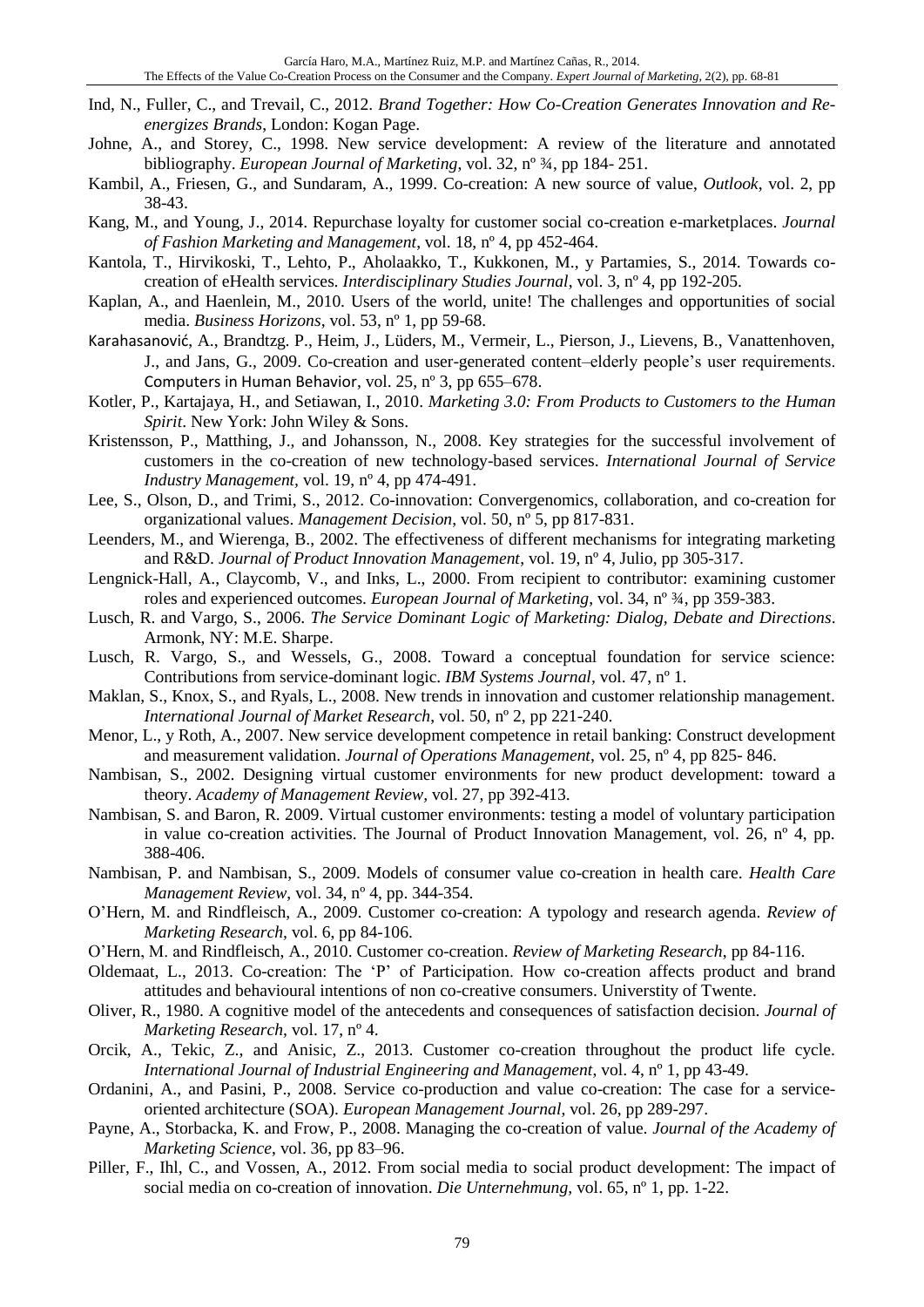- Pine, B., 1993. Making mass customization happen: Strategies for the new competitive realities. *Planning Review,* vol. 21, nº 5, pp 23-24.
- Prahalad, C., and Ramaswamy, V., 2000. Co-opting customer competence. *Harvard Business Review. 78 (1), 79-90.*
- Prahalad, C., and Ramaswamy, V., 2004a. Co-creation experiences: The next practice in value creation. *Journal of Interactive Marketing Volume,* vol. 18, nº 3, pp 5-14.
- Prahalad, C., and Ramaswamy, V., 2004b. The co-creation connection. *Strategy & Competition*, vol. 27. pp 50-61
- Rajah, E., Marshall, R., and Nam, I., 2008. Relationship glue: Customers and marketers co-creating a purchase experience. *Advances in Consumer Research*, vol. 35, pp 367-373.
- Ramaswamy, V., 2009. Leading the transformation to co‐creation of value. *Strategy & Leadership,* vol. 37,  $n^{\circ}$  2, pp 32 – 37.
- Ramaswamy, V., and Gouillart, J., 2010. *The Power of Co-Creation*, New York: Free Press.
- Rayna, T. and Striukova, L., 2014. Open innovation 2.0: Is co-creation the ultimate challenge? *International Journal of Technology Management.(In press)*
- Requena, J., Sellens, J., and Zarco, I., 2007. ICT use in marketing as innovation success factor. *European Journal of Innovation Management,* vol. 10, nº 2, pp 268-288.
- Roberts, J., 2000. From know-how to show-how? Questioning the role of information and communication technologies in knowledge transfer. *Technology Analysis & Strategic Management*, vol. 12, nº 4, pp. 429-43.
- Roser, T., Samson, A., Humpreys, P., and Cruz-Valdivieso, E., 2009. *Co-Creation: New Pathways to Value. An Overview*, London: LSE Enterprise*.*
- Saarijärvi, H., Kuusela, H., Neilimo, K., and Närvänen, E., 2014. Disentangling customer orientation: Executive perspective. *Business Process Management Journal*, vol. 20, nº 5, pp 1-20.
- Sanders, E., and Stappers, P., 2008. Co-creation and the new landscapes of design. *International Journal of CoCreation in Design and the Arts,* vol. 48, nº 1, pp 5-18.
- Sawhney, M. and Prandelli, E., 2000. Communities of creation: managing distributed innovation in turbulent markets. *Californian Management Review,* vol. 42, nº 4, pp 24–54.
- Sawhney, M., Verona, G. and Prandelli, M., 2005. Collaborating to create: the Internet as a platform for customer engagement in product innovation. *Journal of Interactive Marketing,* vol. 19, nº 4*.*
- Senge, P., 1990. *The Fifth Discipline: The Art & Practice of the Learning Organization*, London: Random House.
- Seppä, M., and Tanev, S., 2011. The Future of Co-Creation. Open Source Business Research, 2011(March), pp 6-12.
- Shamim, A., and Ghazali, Z., 2014. A conceptual model for developing customer value co-creation behavior in retailing. *Global Business and Management Research*, vol. 6, nº 3, pp 185-196.
- Slater, S., and Narver, J., 1995. Market orientation and the learning organization. *Journal of Marketing*, vol. 59, nº 3, pp 63-74.
- Smith, P., and Blanck, E., 2002. Leading dispersed teams. *Journal of Product Innovation Management*, vol. 19, pp 294-304.
- Soltanzadeh, S., 2014. Co-creation strategies and high-tech companies' performance. *International Journal of Economics, Finance and Management,* vol. 3, nº 3, pp 121-128
- Sorensen, C., and Lundh-Snis, U., 2001. Innovation through knowledge codification. *Journal of Information Technology,* vol. 16, pp 83-97.
- Troy, L., Szymanski, D., and Varadarajan, P., 2001. Generating new product ideas: An initial investigation of the role of market information and organizational characteristics. *Journal of the Academy of Marketing Science*, vol. 29, nº 1, pp 89-101.
- Tynan, C., McKechnie, S., and Chhuon, C., 2010. Co-crating value for luxury brands. *Journal of Business Research*, vol. 63, pp 1156-1163.
- Van de ven, A., 1986. Central Problems in the Management of Innovation. Management Science, vol. 32, nº 5, pp 590-607.
- Vandenbosch, M., and Dawar, N., 2002. Beyond better products: Capturing value in customer interactions. MIT *Sloan Management Review,* vol. 43, nº4, pp 35-42.
- Vargo, S. and Lusch, R., 2004. Evolving to a new dominant logic for marketing. *Journal of Marketing,* vol. 6, pp 1-17.
- Vargo, S., Maglio, P. and Akaka, M., 2008. On value and value co-creation: A service systems and service logic perspective. *European Management Journal,* vol. 26, pp 145– 152.